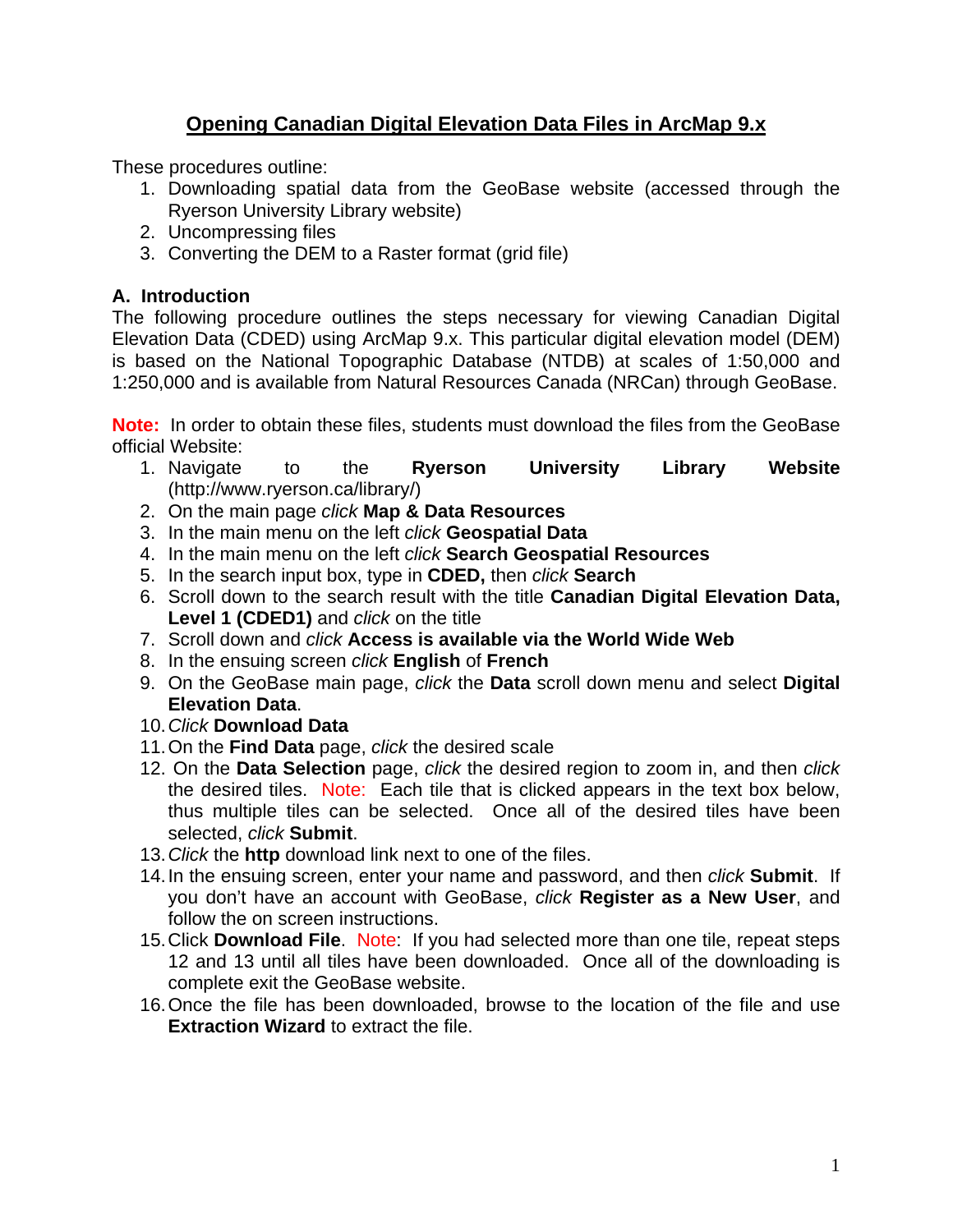### **B. Uncompressing the Downloaded Files**

As you may have noticed while downloading the files, the extension for all the files was .**zip**. This is a Zip file or compressed file. Files are stored in this format on the server to save space. The following section outlines the procedure for uncompressing these files.

- 1. Browse to the location of the file.
- 2. *Right click* the desired file.
- 3. In the drop down menu, *click* **Extract All** and then follow the instructions in the **Extraction Wizard** for each downloaded file.

| <b>TAV</b><br>030M13.zip<br>Open<br>Search<br>Explore |  |
|-------------------------------------------------------|--|
| Extract All                                           |  |
| Scan for viruses                                      |  |
| Upload using WS_FTP Upload Wizard<br>Open With        |  |
| Send To                                               |  |
| Cut<br>Copy                                           |  |
| Create Shortcut<br>Delete                             |  |
| Rename                                                |  |
| Properties                                            |  |

# **C. Understanding the data**

The CDED data were produced using the Australian National University Digital Elevation Models software. The result is a file with similar properties to the United States Geological Survey digital elevation models. Before importing the CDED file you must define the file as ".dem". If the files already have a ".dem" extension then skip to **Section D**.

- 1. Browse to the location of the saved file.
- 2. *Double click* the folder containing the CDED DEM.
- 3. If the DEM file does not have a ".dem" extension then *right click* the file then select **Rename** from the drop down menu.
- 4. For the files ending with the letters "deme" and the letters "demw" type in ".dem" following the name. **Note:** Do not change any other part of the existing name.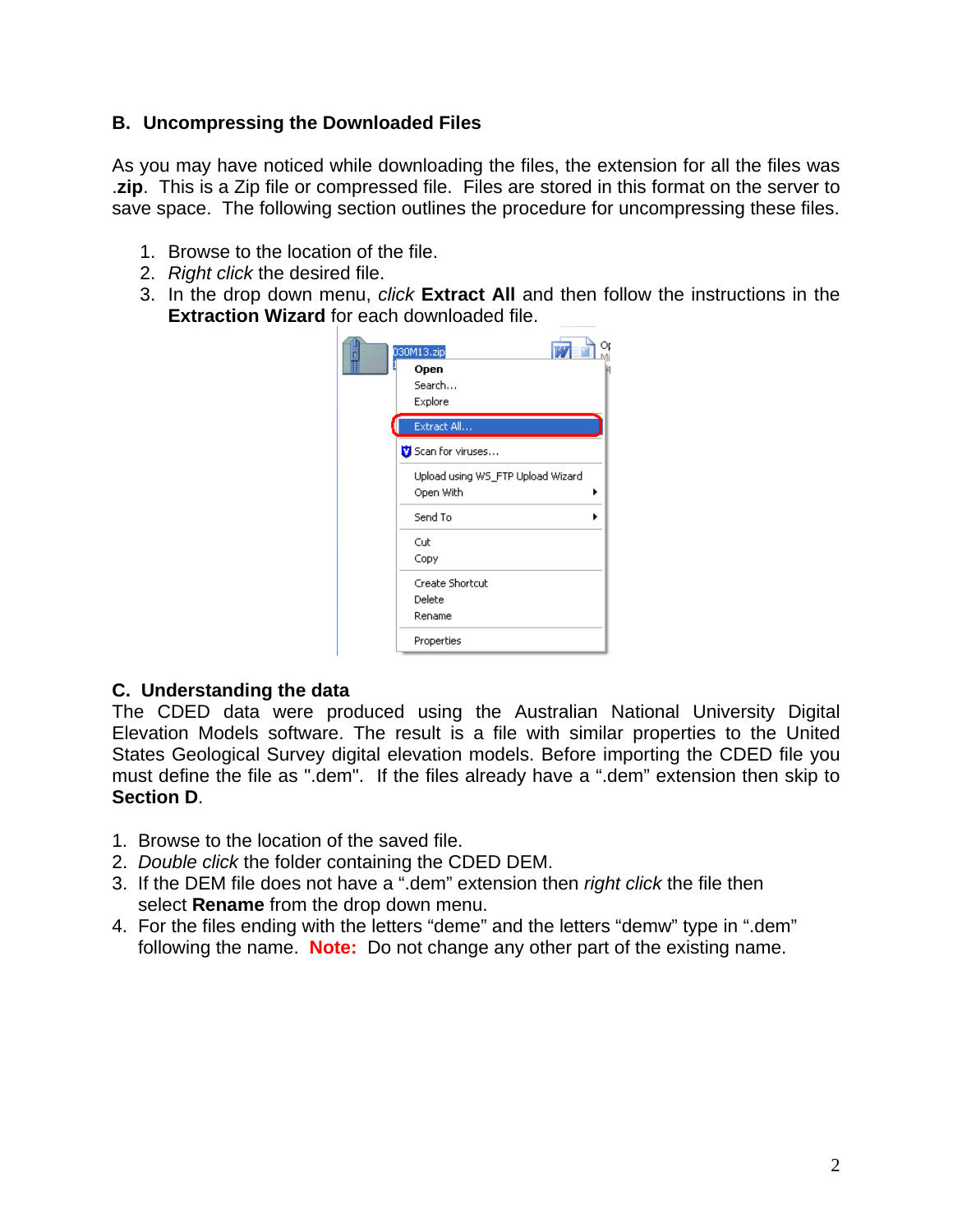

An example of a renamed file would be **030m13\_0200\_deme.dem**

# **D. Converting the DEM to a Raster.**

The original files are DEMs in USGS format that must be converted to a Raster format in order to be used in ArcMap. This process is completed using the DEM to Raster tool found in **ArcToolbox**.

- 1. Open ArcMap. *Double-Click* on the **ArcMap 9.x** icon or *Select* **Start > Programs > ArcGIS > ArcMap**. ArcMap should automatically prompt the option to **Add Data**. *Click* **Cancel** in the bottom of the **Add Data** window.
- 2. Open **ArcToolbox,** by c*licking* the small red tool box button in the main menu .
- 3. In **ArcToolbox** scroll down and *click* **Conversion Tools** > **To Raster** > **DEM to Raster.** (*Double click* **DEM To Raster**). The **DEM to Raster** window will open.
- 4. Use the **Open Folder** button **in the DEM** in the **Input USGS DEM file** text box.
- 5. In the **Output Raster** text box use the **Open Folder** button **the browse** to an appropriate location to store the new file. In addition, give the file a suitable name. Leave everything else in the **DEM to Raster** window the same, and then *click* OK.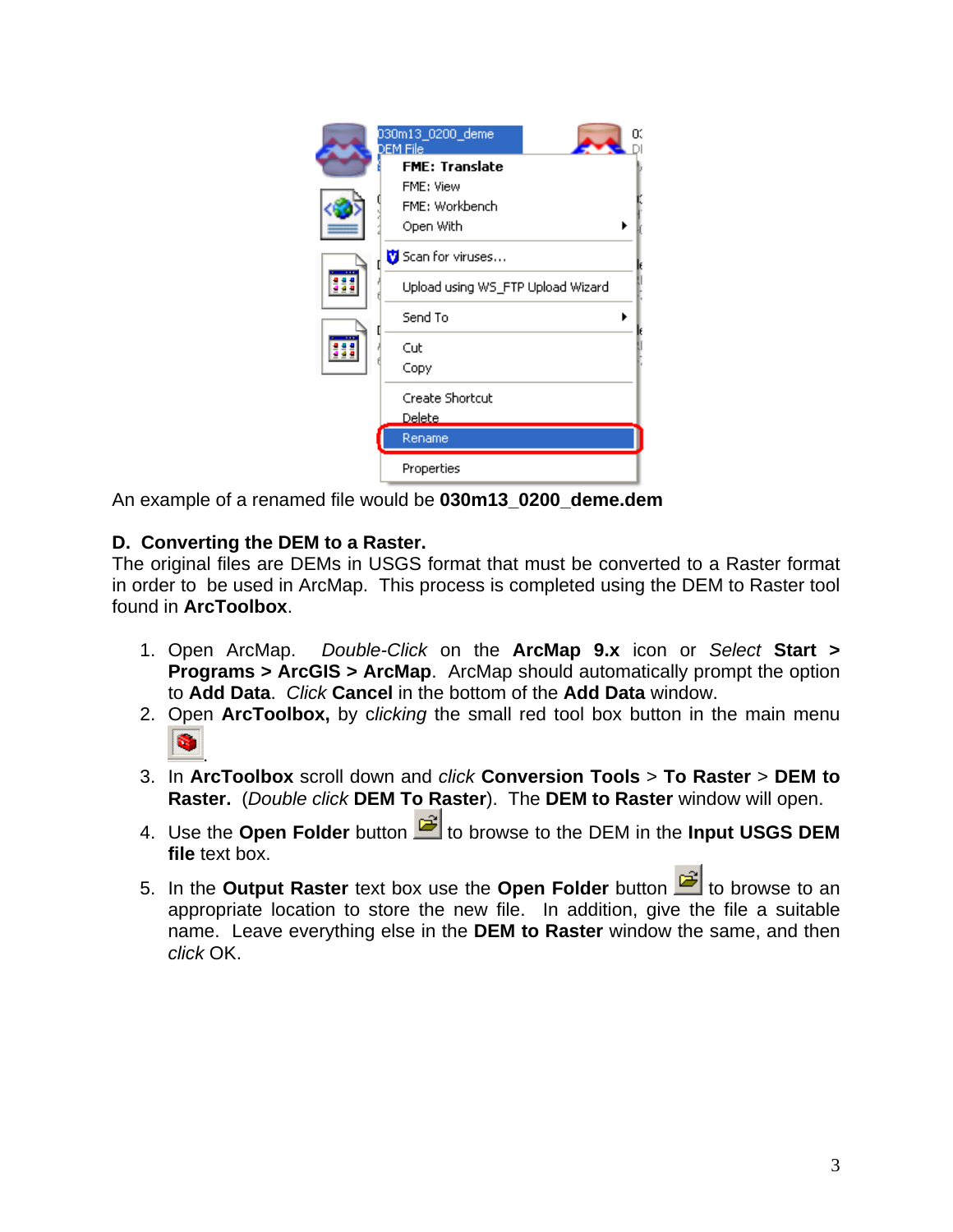| <b>DEM to Raster</b>                                                                                             |                                                                                                                                                                                             |  |
|------------------------------------------------------------------------------------------------------------------|---------------------------------------------------------------------------------------------------------------------------------------------------------------------------------------------|--|
| Input USGS DEM file                                                                                              | $2$ Help                                                                                                                                                                                    |  |
| ions_summer_2006\cded\030M13\030m13_0200_deme.dem  <br>$\sim$                                                    | Output raster                                                                                                                                                                               |  |
| Output raster<br>Instructions_summer_2006\cded\030M13\DEMToRa_030m4<br>G<br>Output data type (optional)<br>FLOAT | The output raster dataset to<br>be created. When not saving<br>to a geodatabase, specify .tif<br>for a TIFF file format, .img for<br>an ERDAS IMAGINE file<br>format, or no extension for a |  |
| Z factor (optional)                                                                                              | GRID file format.                                                                                                                                                                           |  |
| << Hide Help<br>Cancel<br>Environments<br>0K                                                                     |                                                                                                                                                                                             |  |

6. Once the **DEM to Raster** task bar indicates that the conversion is complete, *click* **Close**.

| <b>DEM to Raster</b>                                                                                                    | <b>DEM to Raster</b>                                                                                          |
|-------------------------------------------------------------------------------------------------------------------------|---------------------------------------------------------------------------------------------------------------|
| Cancel<br>Executing DEM to Raster<br>- - -<br><< Details<br>Close this dialog when completed successfully               | Close<br>Completed<br><< Details<br>Close this dialog when completed successfully                             |
| Noel Current work\Instructions summer<br>2006\cded\030M13\DEMToRa 030m4 FLOAT 1<br>Start Time: Tue Jun 06 16:43:10 2006 | Executed (DEMToRaster 1) successfully.<br>End Time: Tue Jun 06 16:43:20 2006<br>(Elapsed Time: 10.00 seconds) |

7. Your new grid file will automatically appear in the data view.